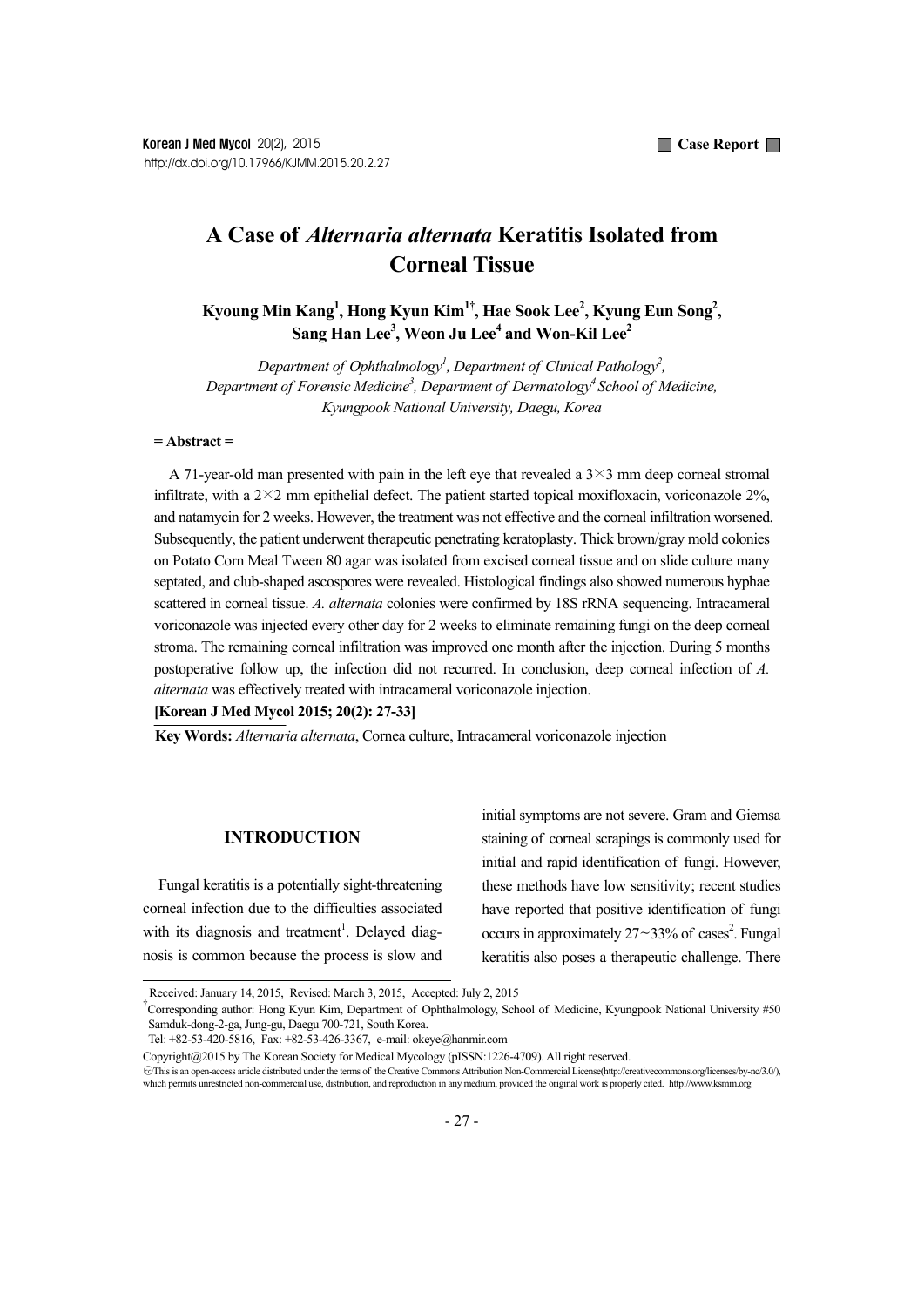are limited commercially available antifungal agents; furthermore, they do not work as effectively as antibiotics for bacterial infections because of poor corneal penetration. The largest series of fungal keratitis has been reported from India, and the most common fungal isolates were *Fusarium* and *Aspergillus* species (36.6% and 30.4%, respectively), followed by dematiaceous fungi  $(15.7\%)^3$ .

*Alternaria* species belong to a group of dematiaceous fungi and are ubiquitous in the environment as saprophytes of humans. *Alternaria alternata* is a common isolate that readily causes opportunistic infections in immunocompromised patients who have received long-term treatment with immunosuppressants such as steroid and tacrolimus. *Alternaria* species have been reported to cause cutaneous and subcutaneous infections, onychomycosis, sinusitis, visceral infections, and osteomyelitis<sup>4</sup>. However, corneal infection caused by *Alternaria* is less common and cases reporting infection in corneal tissue are rare. This present report describes a case of keratitis caused by *A. alternata* isolated from surgically excised corneal tissue.

# **CASE REPORT**

A 71-year-old man presented with ocular pain and decreased visual acuity in the left eye. The patient had received pterygium surgery in the left eye 10 years previously. At presentation, best corrected visual acuity (BCVA) was 20/25 in the right eye and 20/70 in the left eye, and the intraocular pressure was 10 mmHg in both eyes. Slit-lamp biomicroscopy of the left eye revealed a nasal, juxtalimbal, 3×3 mm deep stromal infiltrate with a 2×2 mm epithelial defect. The feature of corneal infiltrate was irregular feathery margin and a dry rough texture. The sclera adjacent to the corneal lesion was white, avascular, and thin. Dark blue



**Fig. 1.** Slit-lamp biomicroscopy image showing a nasal, juxtalimbal,  $3\times3$  mm deep corneal stromal infiltrate, with a  $2\times 2$  mm epithelial defect. The sclera adjacent to the corneal lesion was white, avascular, and thin. Dark blue uveal tissue showed through the thin sclera. The conjunctiva was moderately injected.

uveal tissue showed through the thin sclera and the conjunctiva was markedly injected (Fig. 1). There was a severe anterior chamber reaction and the patient had a history of long-term topical corticosteroid use to treat chronic ocular surface inflammation of bare sclera originated from previous pterygium excision. Gram and Giemsa stainings of bacterial and fungal cultures from corneal scrapings were performed but did not reveal anything suggestive of fungal infection.

Clinical findings of insidious onset, irregular feathery margin and a dry rough texture, suggested fungal infection. The patient received initial empirical treatment for bacterial and fungal coverage; the treatment comprised hourly doses of topical moxifloxacin, voriconazole 2%, and natamycin and topical corticosteroid was discontinued. The cultures were obtained, no fungi could be identified after seven days. Within the first two weeks of intensive topical treatment, clinical signs and symptoms did not improve and the corneal infiltration progressed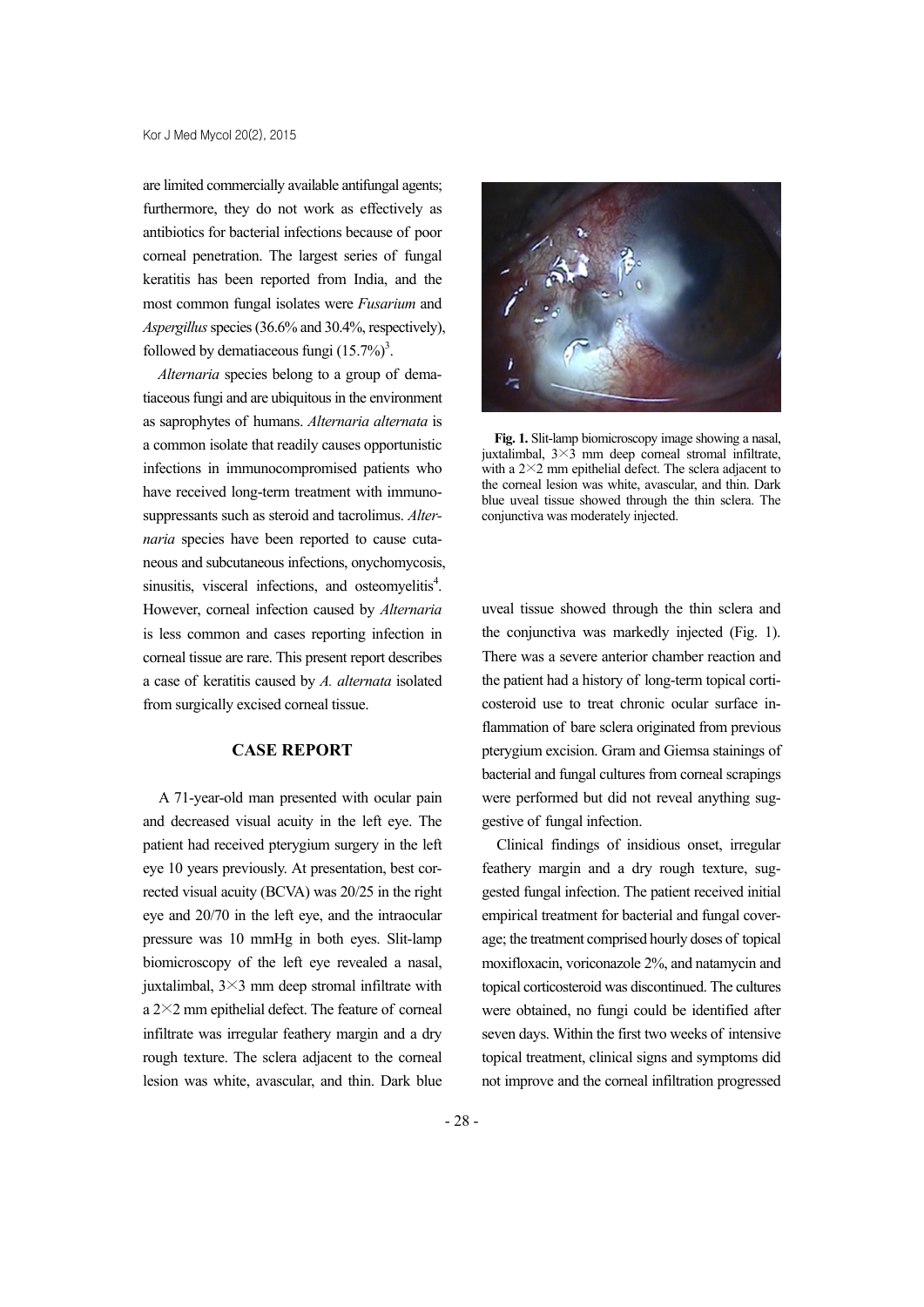#### Kyoung Min Kang, et al: A Case Report of Alternaria alternata Keratitis



**Fig. 2.** Thick black, brown or gray mold colonies on Potato Corn Meal Tween 80 agar.

into deep stroma. Subsequently, the patient underwent therapeutic penetrating keratoplasty (PKP). The infected cornea was removed and submitted to the clinical microbiology and surgical pathology laboratory for bacterial and fungal identification. Corneal grafts were sutured in place with  $10~0$ nylon. While the bacterial culture showed negative, four days after PKP was performed, fungal culture on Potato Corn Meal Tween 80 agar showed brown /gray mold colonies and a slide culture revealed many yellow-brown, septated, club-shaped ascospores, consistent with the findings for *A. alternate* (Figs. 2 & 3). H&E and Gomori methenamine silver stains also showed numerous hyphae scattered in the epithelial and stromal layers of corneal tissue (Fig. 4). The colonies of *A. alternata* in the



**Fig. 3.** Slide culture showing numerous yellow-brown and septated club-shaped ascospores (400×).



**Fig. 4.** Gomori methenamine silver staining showing numerous hyphae scattered in the epithelial and stromal layers of corneal tissue (400×).

culture were confirmed by 18S rRNA sequencing as following. DNA was extracted with Genomic cell/tissue spin mini kit (Genotech, Daejeon, Korea). The 18S rRNA gene was amplified with the primer pair of TIS1 (TCCGTAGGTGAACCTGCGG). TIS4 (TCCTCCGCTTATTGATATGC) PCR was performed under the following conditions: initial denaturation at 95℃ for 5 min, followed by 30 cycles of denaturation (95℃ for 45 sec) and annealing (55℃ for 45 sec), extension (72℃ for 45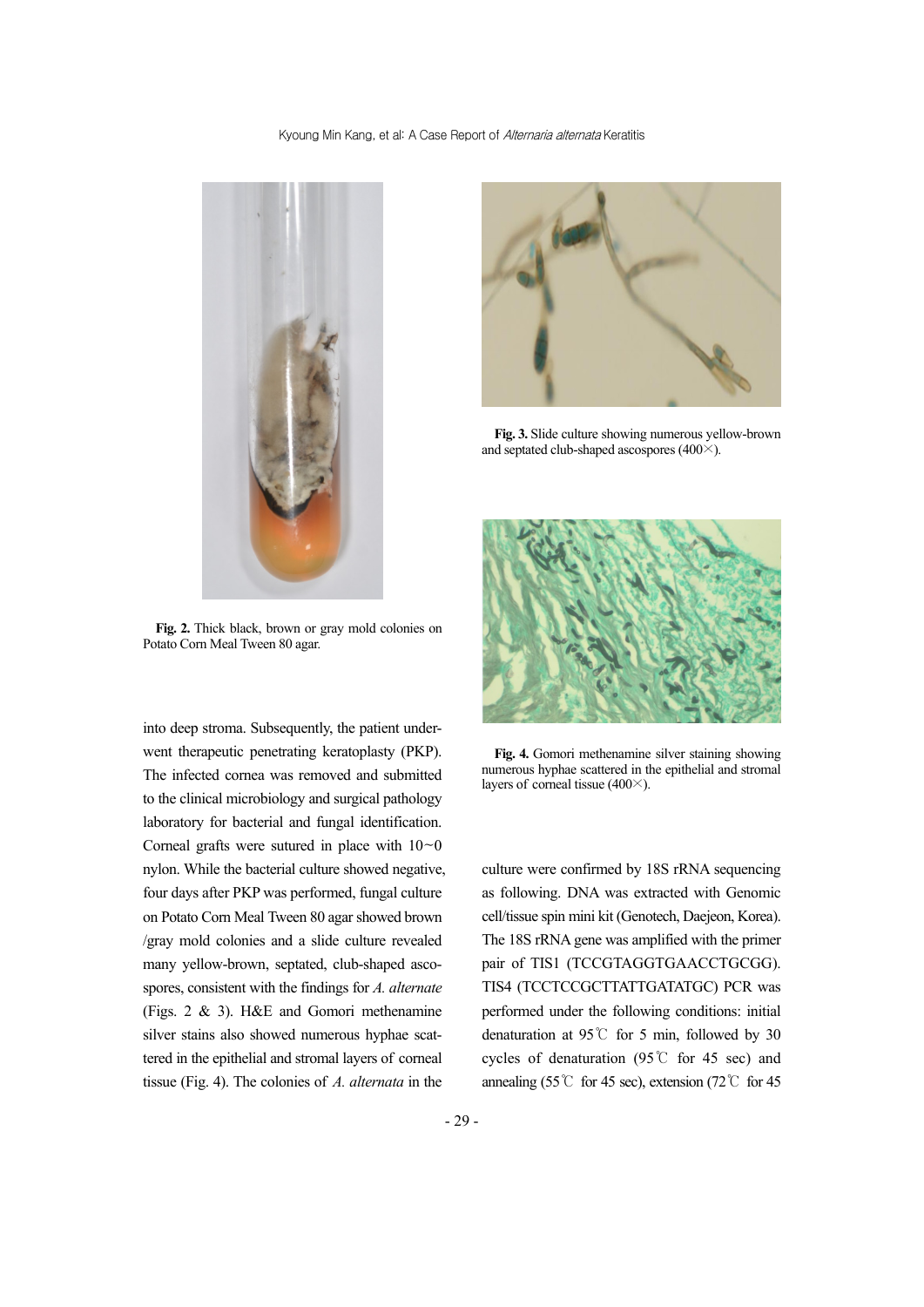Kor J Med Mycol 20(2), 2015

Alternaria alternata strain ATCC 46561 JQ070079.1

Score 968 bits(524) Identities 524/524(100%) gap 0/524(0%)

Query 1 CGGGTATCCCTACCTGATCCGAGGTCAAAAGTTGaaaaaaaGGCTTAATGGATGCTAGAC 60 |||||||||||||||||||||||||||||||||||||||||||||||||||||||||||| Sbjct 525 CGGGTATCCCTACCTGATCCGAGGTCAAAAGTTGAAAAAAAGGCTTAATGGATGCTAGAC 466

Query 61 CTTTGCTGATAGAGAGTGCGACTTGTGCTGCGCTCCGAAACCAGTAGGCCGGCTGCCAAT 120 |||||||||||||||||||||||||||||||||||||||||||||||||||||||||||| Sbjct 465 CTTTGCTGATAGAGAGTGCGACTTGTGCTGCGCTCCGAAACCAGTAGGCCGGCTGCCAAT 406

Query 121 TACTTTAAGGCGAGTCTCCAGCAAAGCTAGAGACAAGACGCCCAACACCAAGCAAAGCTT 180 |||||||||||||||||||||||||||||||||||||||||||||||||||||||||||| Sbjct 405 TACTTTAAGGCGAGTCTCCAGCAAAGCTAGAGACAAGACGCCCAACACCAAGCAAAGCTT 346

Query 181 GAGGGTACAAATGACGCTCGAACAGGCATGCCCTTTGGAATACCAAAGGGCGCAATGTGC 240 |||||||||||||||||||||||||||||||||||||||||||||||||||||||||||| Sbjct 345 GAGGGTACAAATGACGCTCGAACAGGCATGCCCTTTGGAATACCAAAGGGCGCAATGTGC 286

Query 241 GTTCAAAGATTCGATGATTCACTGAATTCTGCAATTCACACTACTTATCGCATTTCGCTG 300 |||||||||||||||||||||||||||||||||||||||||||||||||||||||||||| Sbjct 285 GTTCAAAGATTCGATGATTCACTGAATTCTGCAATTCACACTACTTATCGCATTTCGCTG 226

Query 301 CGTTCTTCATCGATGCCAGAACCAAGAGATCCGTTGTTGAAAGTTGTAATTATTAATTTG 360 |||||||||||||||||||||||||||||||||||||||||||||||||||||||||||| Sbjct 225 CGTTCTTCATCGATGCCAGAACCAAGAGATCCGTTGTTGAAAGTTGTAATTATTAATTTG 166

Query 361 TTACTGACGCTGATTGCAATTACAAAAGGTTTATGTTTGTCCTAGTGGTGGGCGAACCCA 420 |||||||||||||||||||||||||||||||||||||||||||||||||||||||||||| Sbict 165 TTACTGACGCTGATTGCAATTACAAAAGGTTTATGTTTGTCCTAGTGGTGGGCGAACCCA 106

Query 421 CCAAGGAAACAAGAAGTACGCAAAAGACAAGGGTGAATAATTCAGCAAGGCTGTAACCCC 480 |||||||||||||||||||||||||||||||||||||||||||||||||||||||||||| Sbjct 105 CCAAGGAAACAAGAAGTACGCAAAAGACAAGGGTGAATAATTCAGCAAGGCTGTAACCCC 46

Query 481 GAGAGGTTCCAGCCCGCCTTCATATTTGTGTAATGATCCCTCCG 524 |||||||||||||||||||||||||||||||||||||||||||| Sbjct 45 GAGAGGTTCCAGCCCGCCTTCATATTTGTGTAATGATCCCTCCG 2

**Fig. 5.** The DNA sequences of PCR product of 18 S rRNA.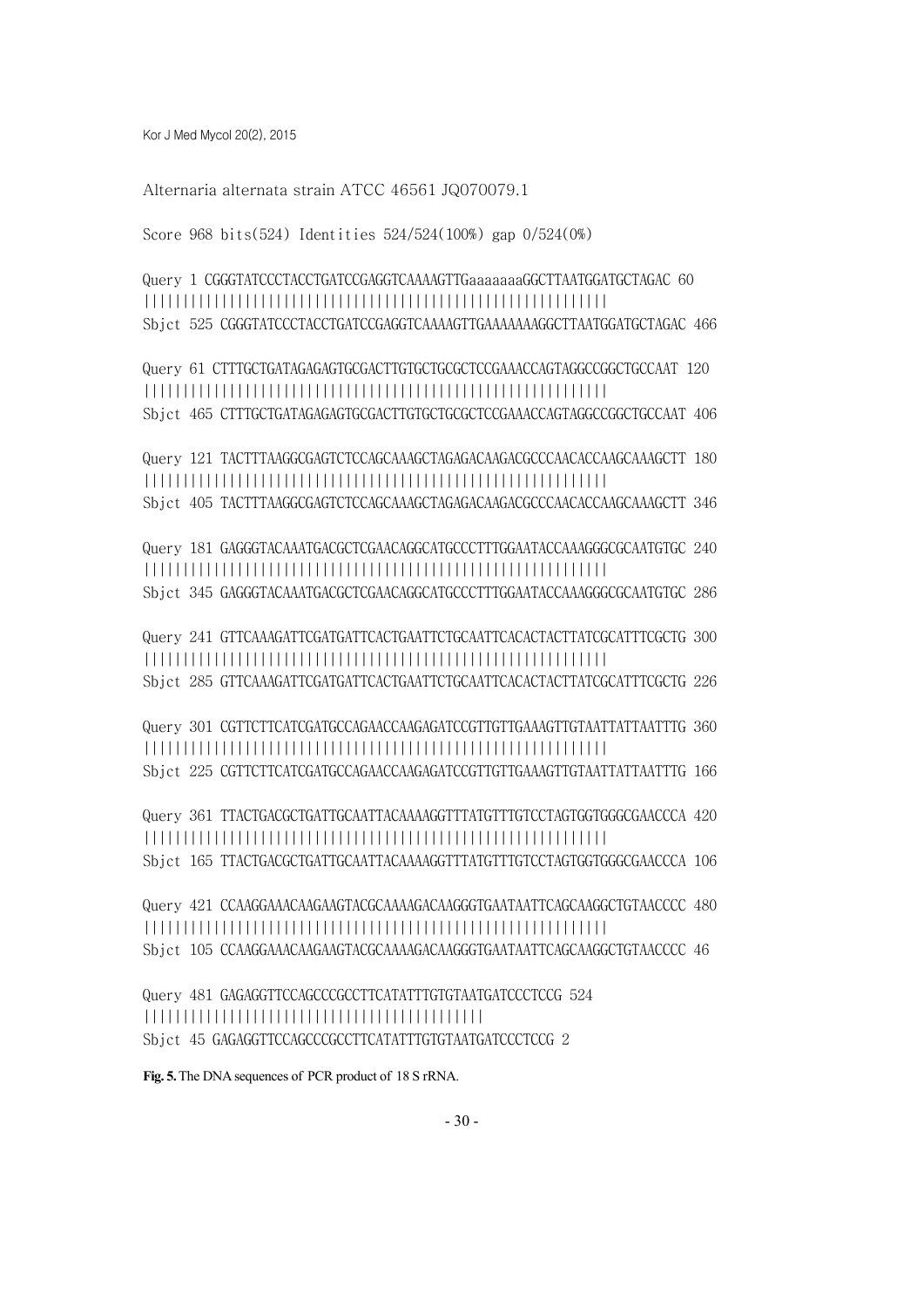

**Fig. 6.** Slit-lamp biomicroscopy showing a clear cornea 5 months after penetrating keratoplasty.

sec), and a final extension step at 72℃ for 10 min. The PCR products were purified, and sequenced using an ABI 3730XL sequencer (Applied Biosystems, Foster City, CA, USA). All loci were sequenced in both the forward and reverse directions with the same primers as those used for the PCR. Sequence similarity searches were performed using the BLAST tool at the NCBI database (http:// www.ncbi.nlm.nih.gov/blast) (Fig. 5).

Although the transplanted corneal graft was well attached with clearance, deep corneal infiltration remained on the host's posterior corneal stroma. Intracameral voriconazole (100 μg/0.1 cc) and subconjunctival voriconazole (300 μg/0.3 cc) were injected under aseptic conditions. Intracameral and subconjunctival voriconazole were injected every other day for 2 weeks. One month after the injection of antifungal agents was administrated, the periphery of the corneal graft showed decreased infiltration. All topical antifungal agents were tapered and discontinued 2 months after surgery. The cornea remained clear five months postoperatively; there was no recurrence of fungal infection (Fig. 6) and BCVA in the left eye was 20/100.

## **DISCUSSION**

Fungal keratitis is a sight-threatening disease because, in contrast to bacteria, fungi can penetrate Descemet's membrane and reach the anterior chamber. Once fungi reach the anterior chamber, elimination of fungi becomes difficult because topical antifungal agents have poor corneal penetration abilities. Furthermore, there are very few antifungal agents available commercially. Consequently, the treatment of fungal keratitis is difficult and the prognosis is poor.

*Alternaria* species area type of Dematiaceous fungus that produces melanin-like pigments. They are ubiquitous in the environment and frequently isolated from soil, plants, food, and air<sup>5</sup>. Opportunistic infections by these fungi can occur in immunosuppressant patients, particularly in bone marrow transplanted patients<sup>6,7</sup>. *Alternaria* infection accounts for  $3.3 \sim 8.7\%$  of fungal keratitis cases<sup>8-12</sup>; it is less commonly associated with corneal infections. Hsiao et al. reviewed 25 previous case reports using the Medline database $13$  and summarized the risk factors of *Alternaria* keratitis. *Alternaria* species infection was found to be associated with corneal trauma in 9 of 25 (36%) cases, previous corneal disease or surgery in 10 (40%) cases, and contact lens usage in 4 (16%) cases. Topical corticosteroids had been used in 14 of 25 (56%) of these cases, before diagnosis of fungal keratitis. Similarly, the patient in the present case had received long-term treatment with topical corticosteroids. The use of topical corticosteroid may therefore potentially result in the development and worsening of fungal keratitis. Mohd-Tahir et al. performed a retrospective review of all medical and microbiology records for all cases treated with fungal keratitis form January 2007 until December  $2011^{14}$ . They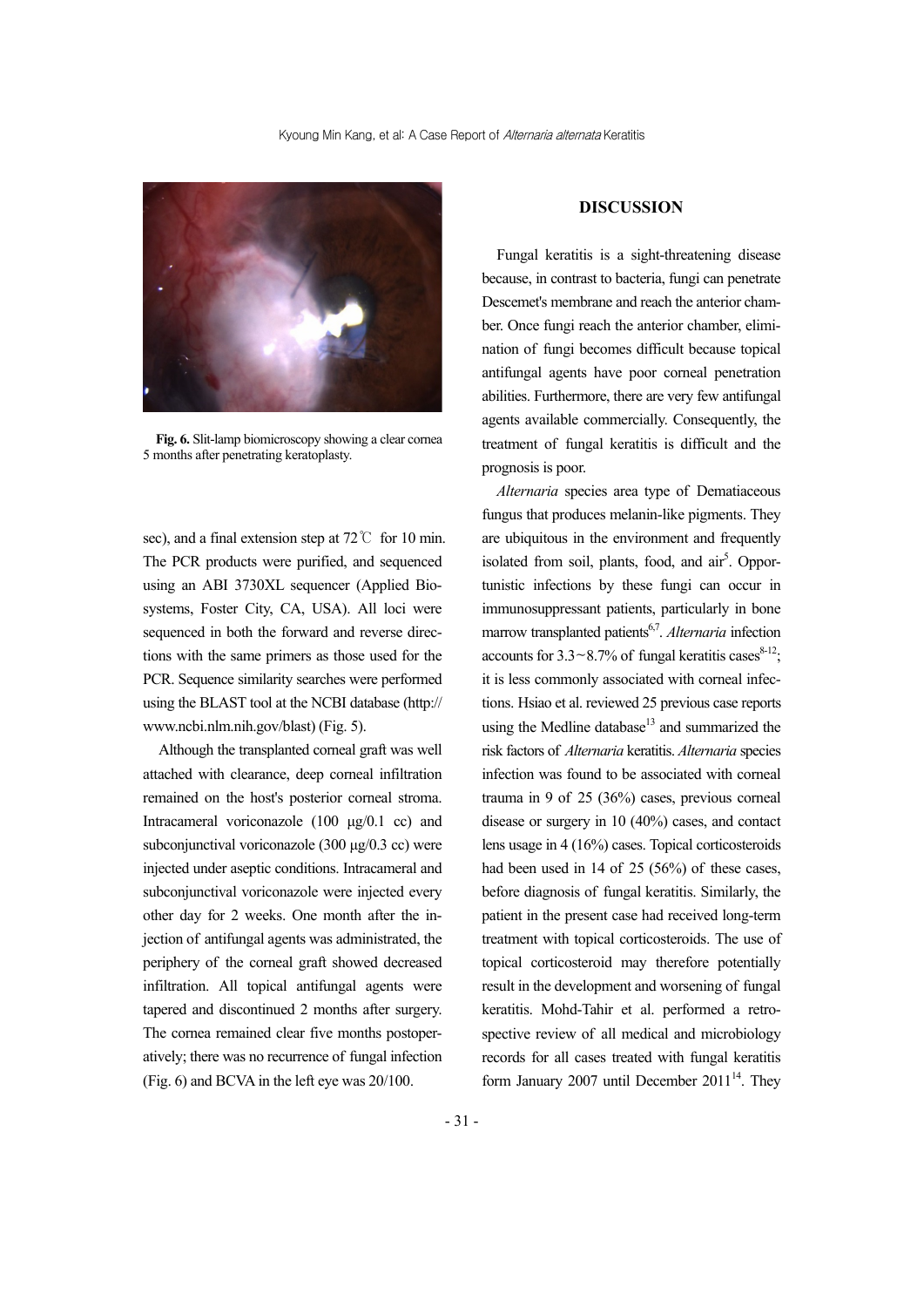also reported the use of topical steroids was the second most common predisposing risk factor.

Fungal keratitis caused by *A. alternata* is a difficult form of microbial keratitis to diagnose and treat successfully. In these cases, early diagnosis and prompt treatment is necessary to achieve a successful outcome. Although Gram and Giemsa stainings can rapidly identify the fungi, these techniques have low sensitivities. Fungal cultures have higher sensitivities, but result in a longer time to diagnosis (>3 days). Alternative diagnostic methods with both high sensitivity and rapid diagnostic abilities are therefore required. In the present case report, both fungal culture and 18S rRNA sequencing from excised corneal tissue revealed *A. alternata* infection. Diagnosis of *A. alternata* infection is faster using polymerase chain reaction (PCR) compared to fungal culture. In this case, PCR using corneal scrapings taken from the first visit was not performed and the diagnosis was therefore delayed. The PCR method has the potential to be a useful diagnostic tool because it enables early diagnosis and thereby facilitates prompt treatment.

In this case, the definitive diagnosis from corneal tissue was essential to choose the appropriate drug and its delivery method. Topical natamycin has been used for *Alternaria* keratitis, but it has limited effect because of its poor corneal penetration ability through intact epithelium. Ozbek et al. reported a case of *Alternaria* keratitis that was cured using systemic and topical voriconazole after treatment with topical natamycin and amphotericin B had failed<sup>5</sup>. However, in our presented case, deep seated infection could not treated with topical antifungal eyedrops. With the definitive diagnosis, we decided using intracameral voriconazole treatment. This present report also indicated that topical and intracameral use of voriconazole may be an effective

treatment option for *Alternaria* keratitis resistant to natamycin and amphotericin B. Voriconazole has variable penetration abilities. The corneal epithelium serves as a barrier to the antifungal agent; therefore, in cases where the epithelium is intact, it is not possible to administer the agent to the desired level. The effectiveness of intracameral voriconazole injection for Alternaria keratitis has never been reported. In the present case, intracameral voriconazole injection with PKP resulted in the complete elimination of the fungi.

To our knowledge, this is the first case to report a successful outcome using intracameral voriconazole injection for *Alternaria* keratitis. In conclusion, deep corneal infection of *A. alternata* was confirmed by laboratorial diagnosis and effectively treated with intracameral voriconazole injection.

## **REFERENCES**

- 1. Srinivasan M. Fungal keratitis. Curr Opin Ophthalmol 2004;15:321-327
- 2. Alfonso EC, Rosa RH, Miller D. Fungal keratitis. In: Krachmer JH, Mannis MJ, Holland EJ. editors. Cornea. 3rd ed. Vol. 1. New York: Mosby Elsvier Inc. 2011;1099-1122
- 3. Garg P, Gopinathan U, Choudhary K, Rao GN. Keratomycosis: clinical and microbiologic experience with dematiaceous fungi. Ophthalmology 2000; 107:574-580
- 4. Arrese JE, Pie´rard-Franchimont C, Pie´rard GE. Onychomycosis and keratomycosis caused by *Alternaria* sp.: a bipolar opportunistic infection in a wood-pulp worker on chronic steroid therapy. Am J Dermatopathol 1996;18:611-613
- 5. Ozbek Z, Kang S, Sivalingam J, Rapuano CJ, Cohen EJ, Hammersmith KM. Voriconazole in the management of *Alternaria* keratitis. Cornea 2006;25:242 -244
- 6. Morrison VA, Haake RJ, Weisdorf DJ. The spectrum